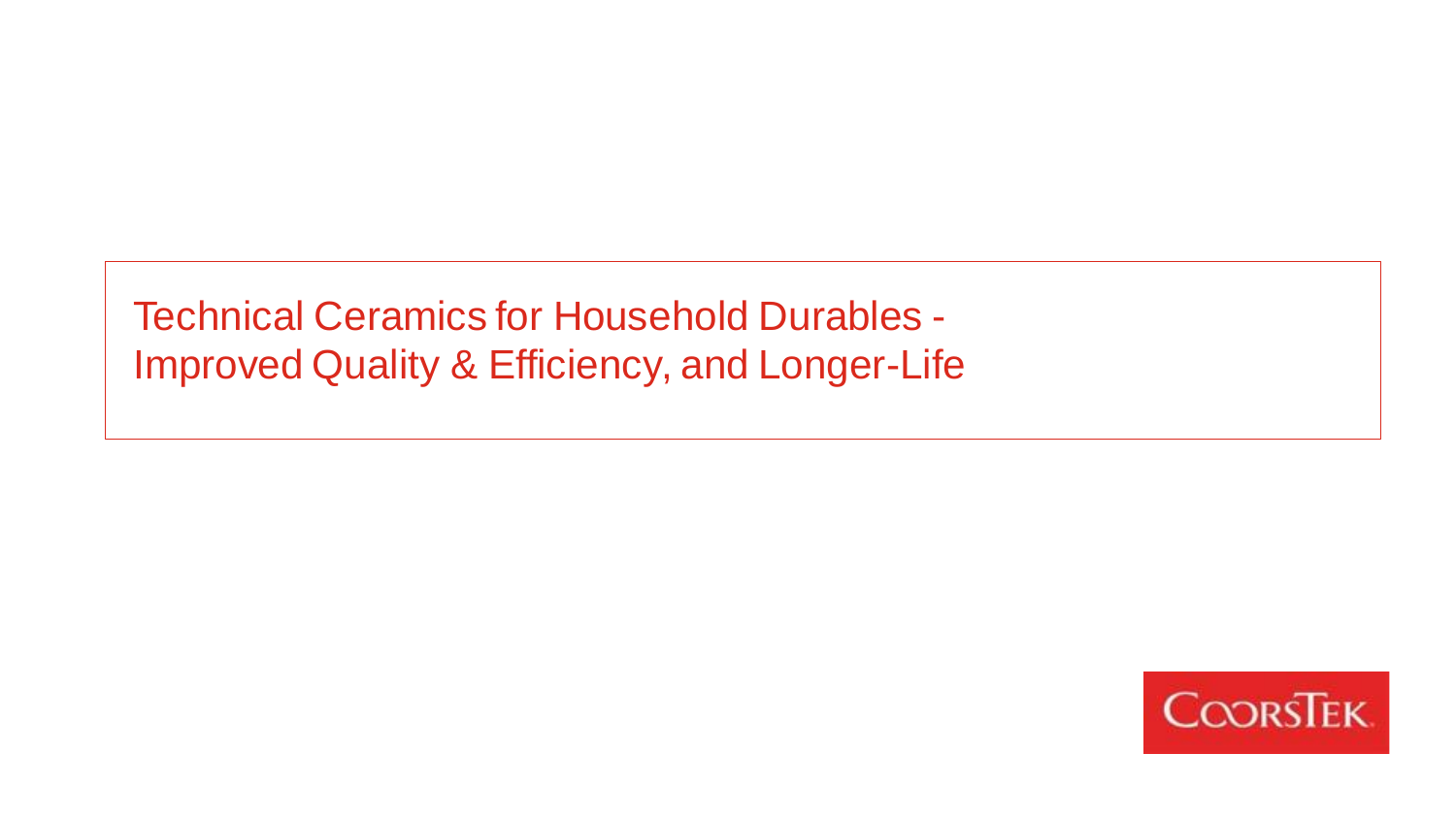## **ENGINEERED CERAMICS LEADER**



**VISION |** We Make the World Measurably Better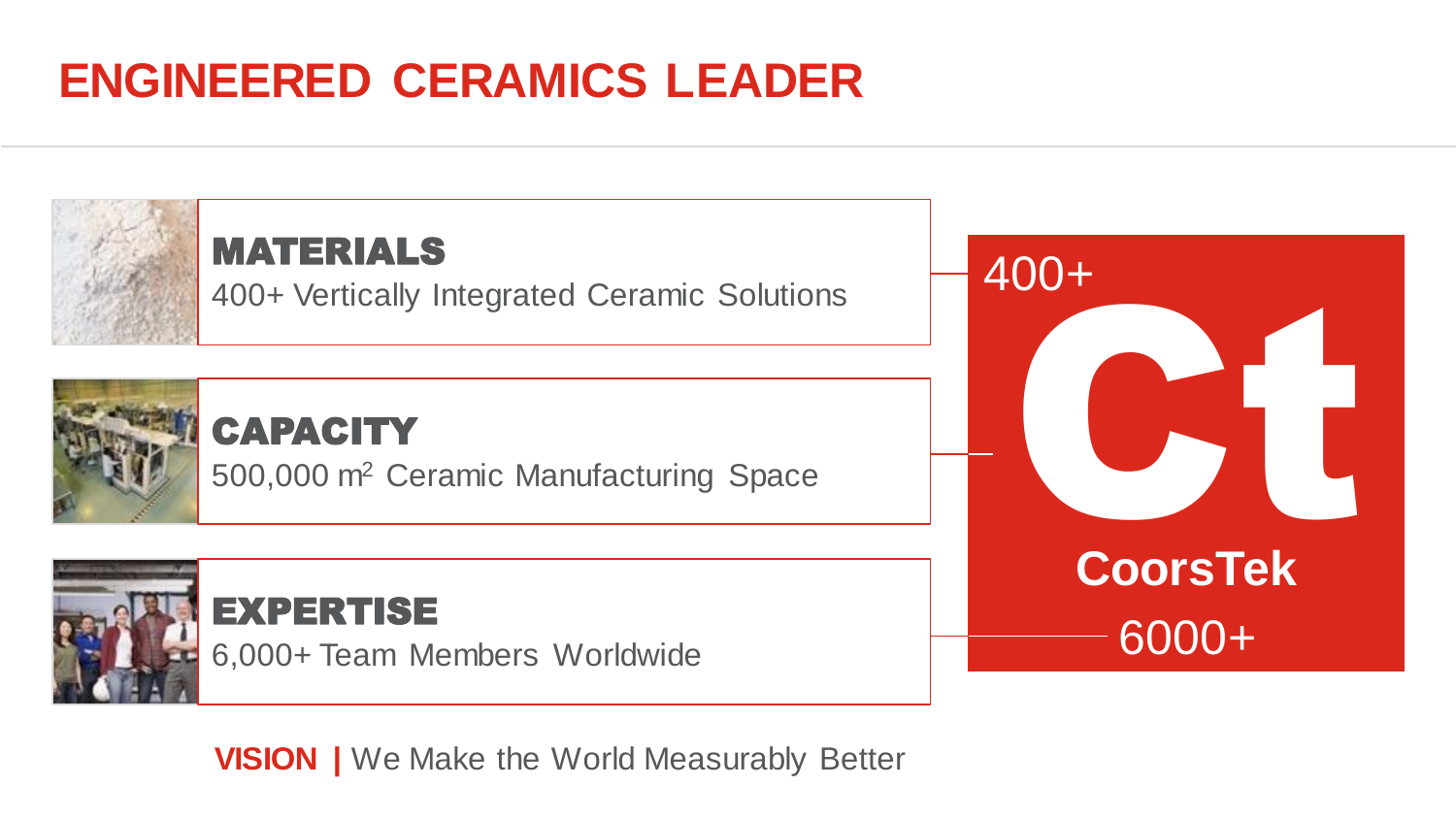## **HERITAGE OF INNOVATION**



**1870s** • Golden Brewery



**1910** • Coors Porcelain



< 1900s 2000s

**1940s** • Isostatic Pressed Media



**1920s** • World Leader in Labware

#### **1930s**

• Expansion of Labware



**1950s** • Recyclable Aluminum Can

#### **1960s**

• High-purity Alumina



**1970s** • Thin-film Substrates



**1980s** • Advanced Engineered Ceramics

#### **1990s**

• Armor Expansion



**2000s** • Coors Ceramics becomes CoorsTek

- Global Expansion
- CVD Silicon Carbide



- **2010s** • Co-CEOs
- Diversifying Product Portfolio Through Acquisition
- Investments in Infrastructure

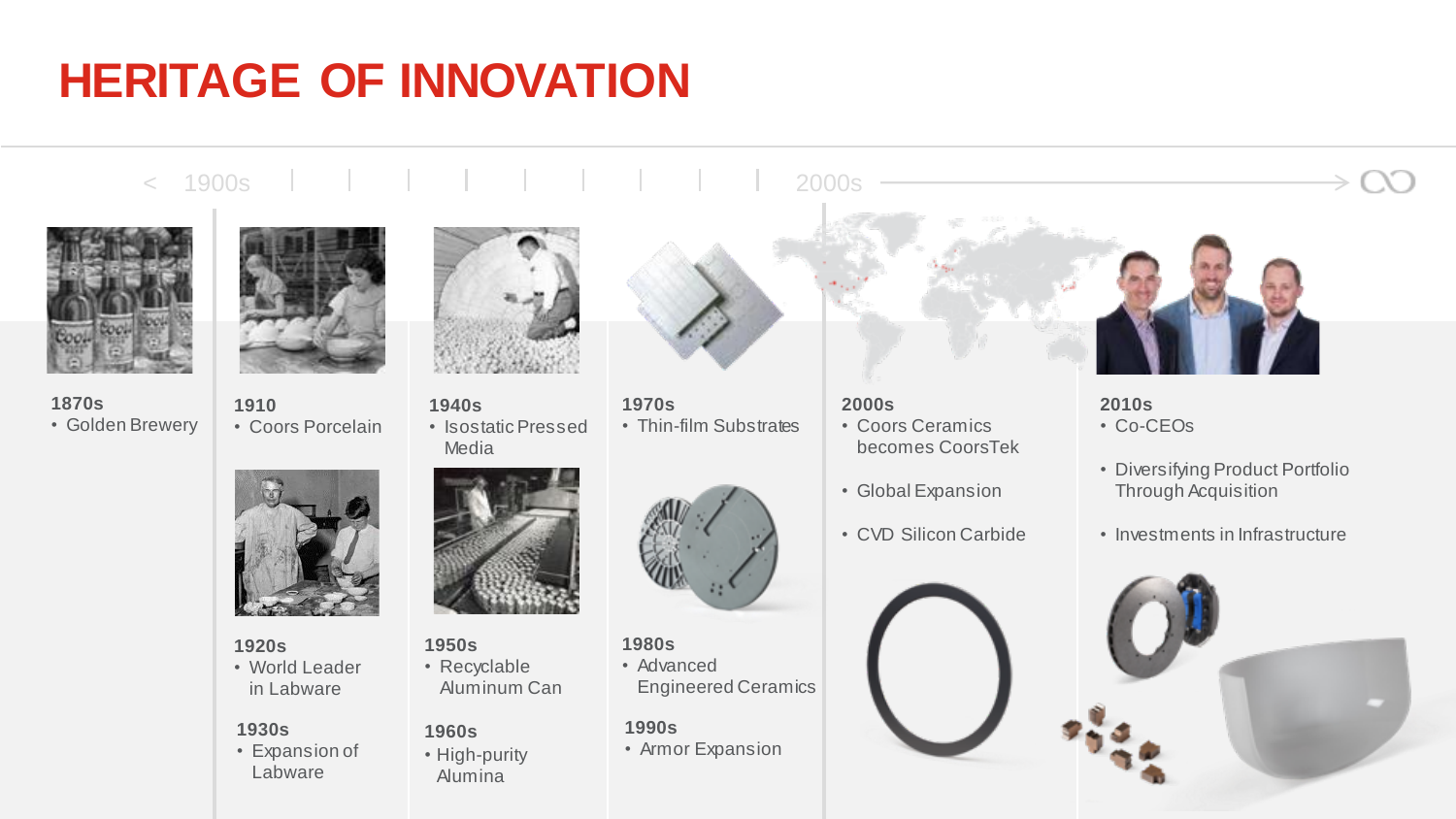## **CERAMIC MANUFACTURING**

Vertically integrated process control = engineered performance

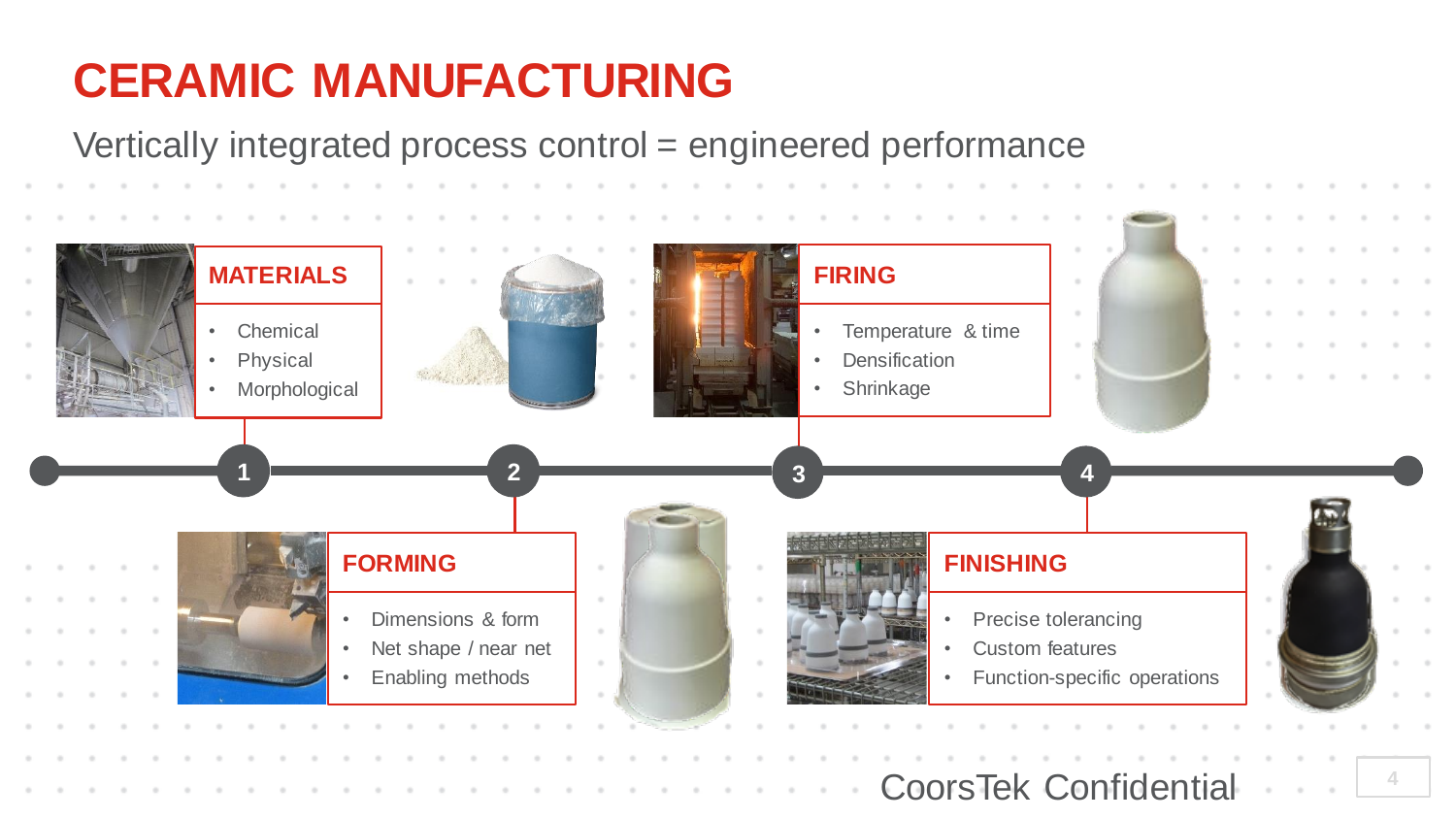## **WHY CERAMIC - EXCELLING AGAINST OTHER MATERIALS**

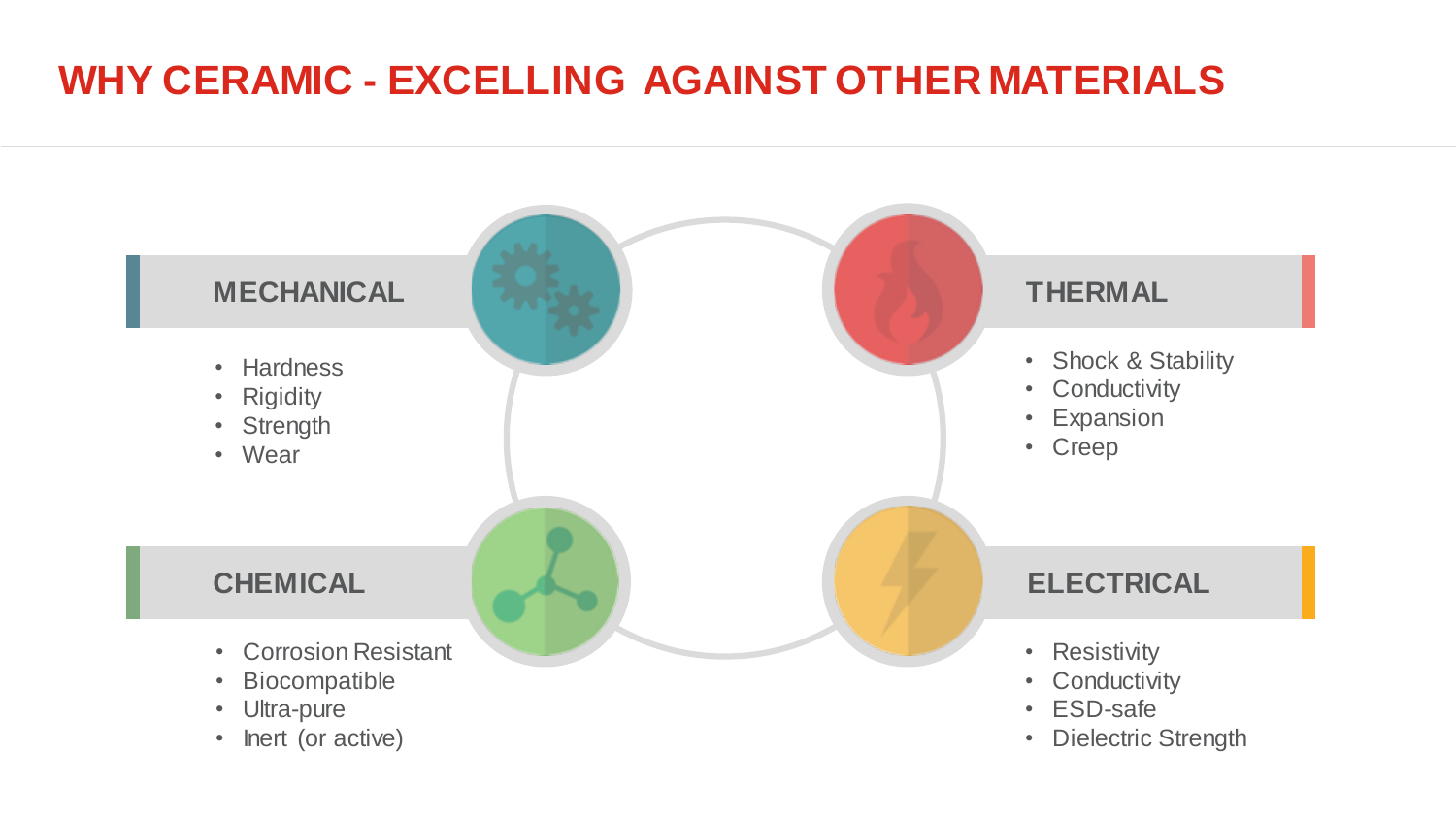## **CoorsTek IP IS IN OUR ADVANCED MATERIALS**

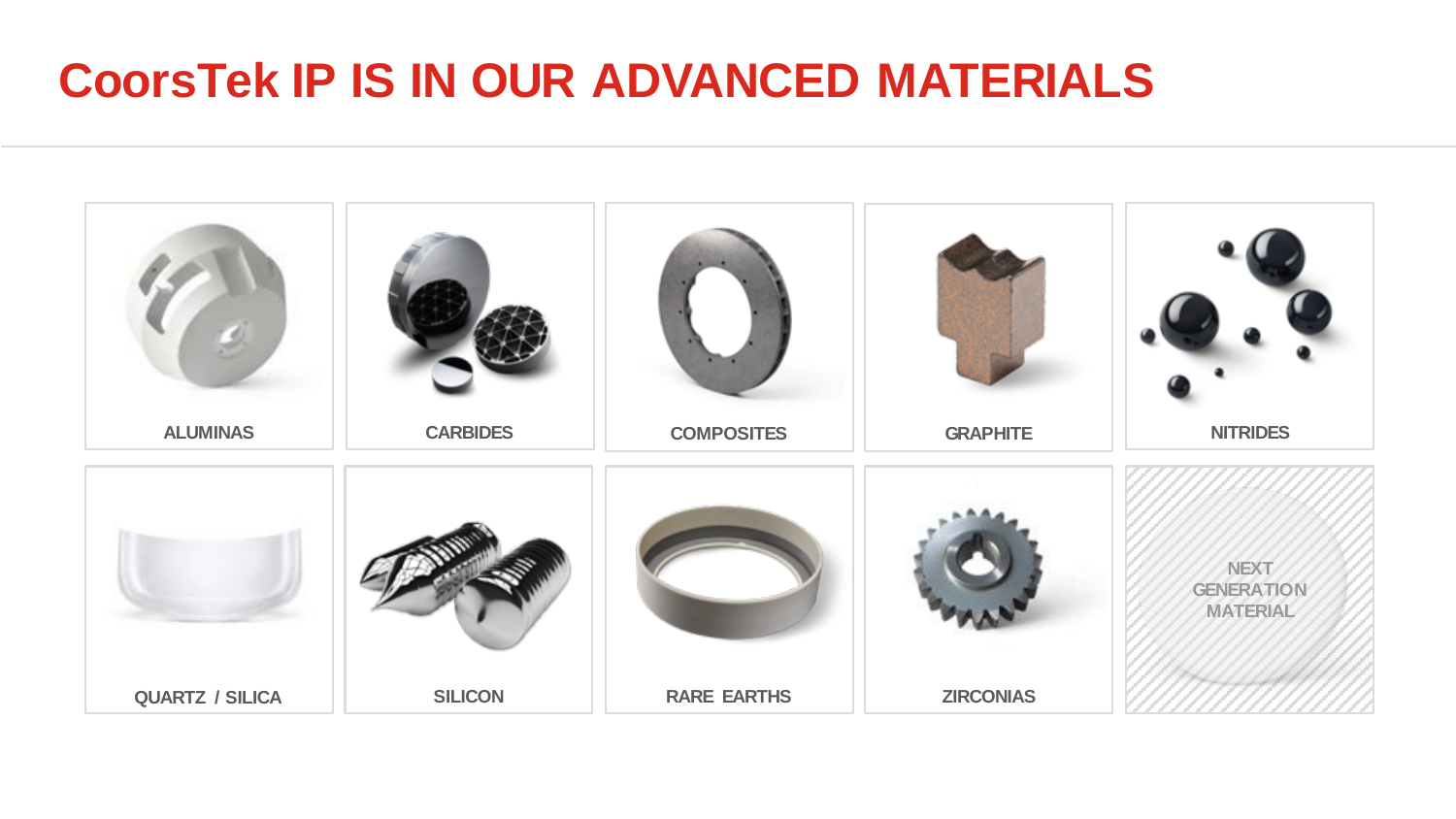## **ENGINEERED CERAMICS – VARIOUS APPLICATIONS**



### DIVERSE OFFERINGS IN KEY GLOBAL MARKETS

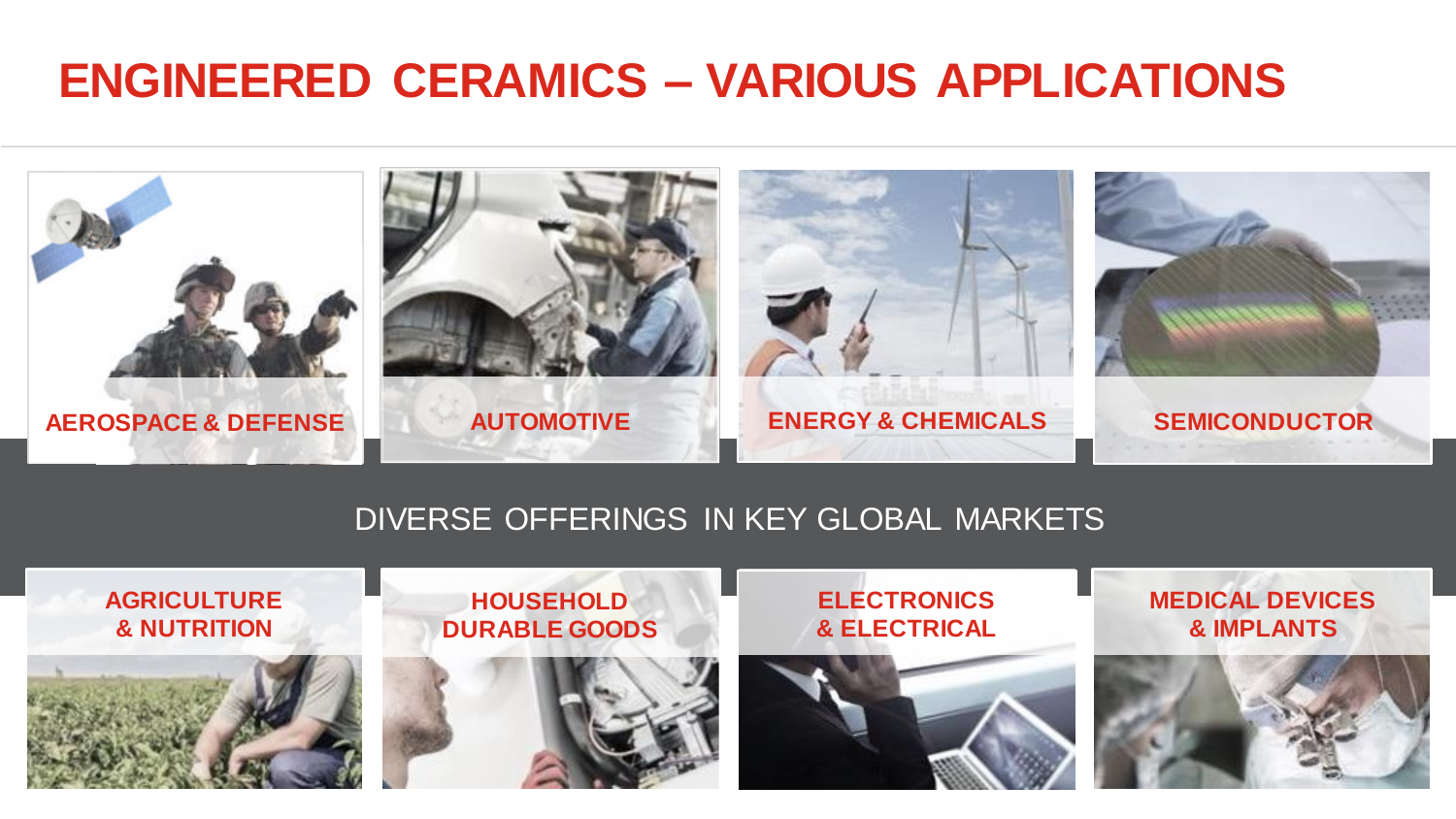# **CERAMIC PARTS FOR COFFEE MACHINES**

### Coffee Grinder Burrs and Piercers

### **BENEFITS**

- Neutral taste
- Wear resistance
- High hardness
- Complete chemical inertia
- High heat conductivity
- Large heat capacity
- Design flexibility
- High geometric reproducibility

- Domestic appliances
- <span id="page-7-0"></span>• Coffee machines



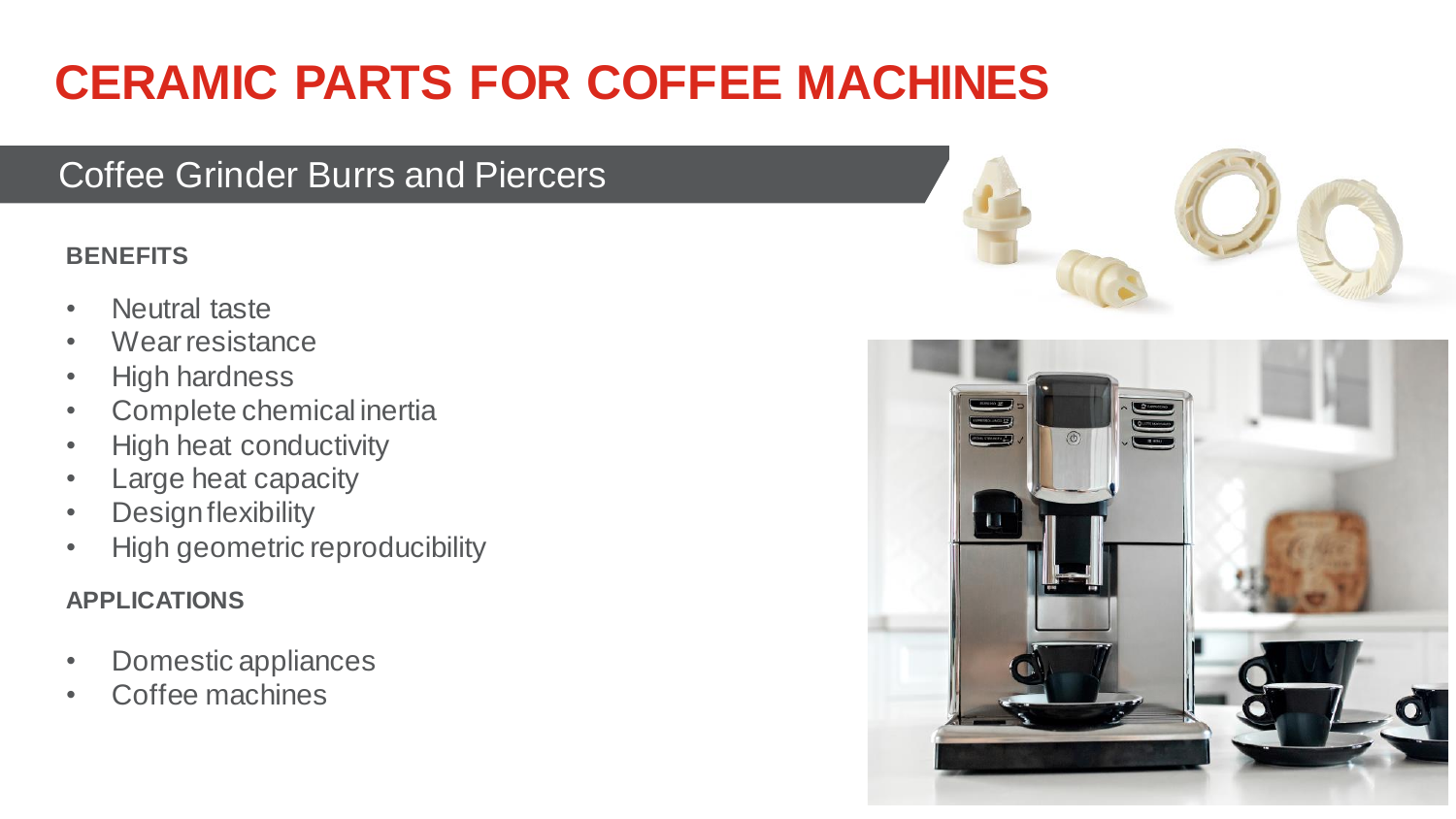# **CERAMIC BLADES AND SHARPENERS**

## Long-Life and Precision with Ceramic Blades and Sharpeners

### **BENEFITS**

- Up to 100x lifetime compared to standard steel
- Electrically resistant with ESD options
- Corrosion resistant
- High strength
- Greater mechanical strength than tungsten carbide
- Absence of metal phase for improving corrosion wear
- Fine-grain structures allows for finishes <1μm

- Knife sharpeners
- Large ceramic trimmer blades
- Receipt cutters for registers and point-of-sale use



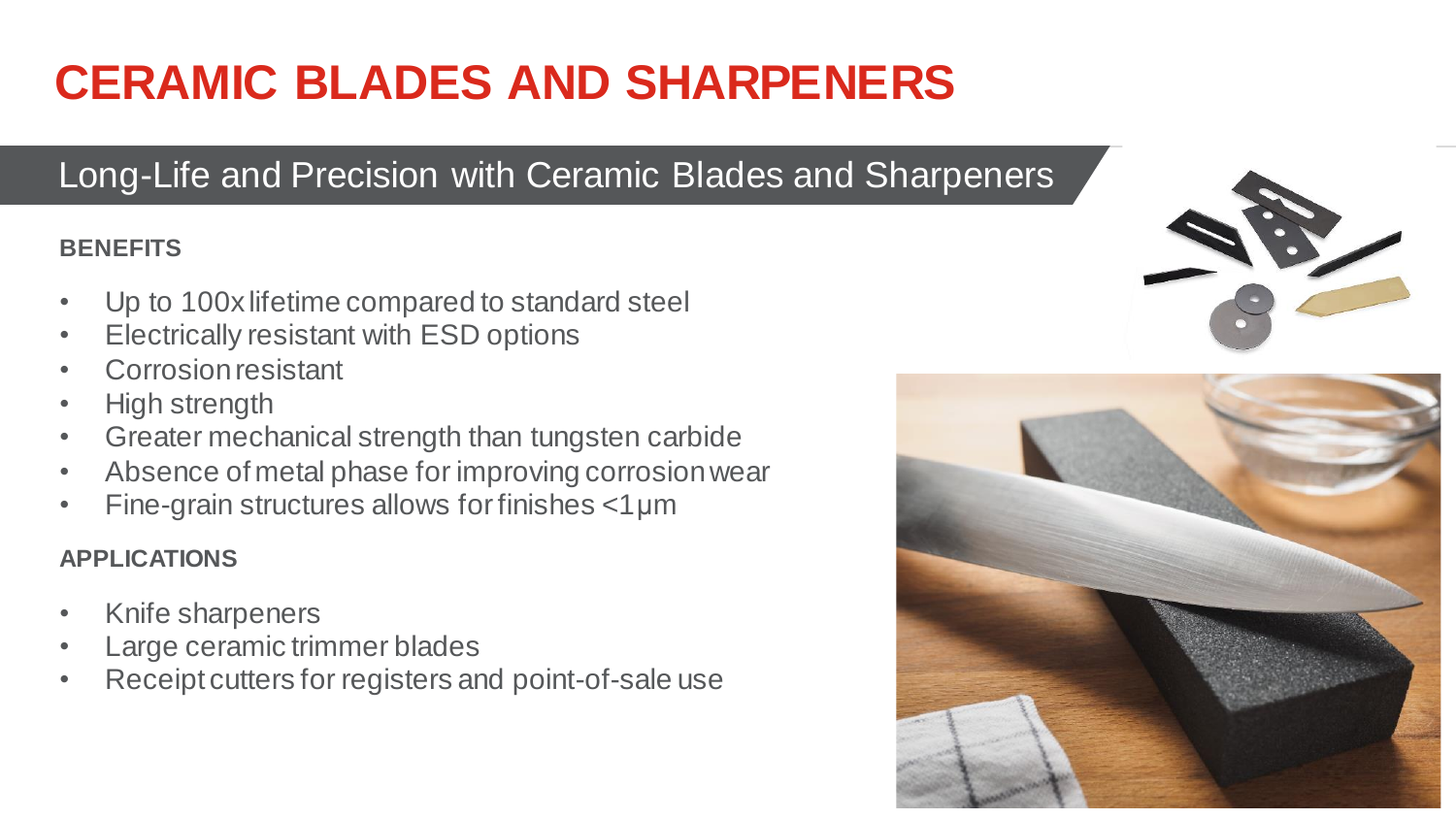## **HEATING PLAQUES IN HOME & OUTDOOR EQUIPMENT**

## Maximizing performance for Ceramic heating components

### **BENEFITS**

- Longer life and excellent thermal stability
- High operating temperatures
- Low thermal expansion rates

- Infracer™ceramic perforated plaques: flame control
- Outdoor grills
- Room heaters
- Radiant heaters
- Water and central heating boilers
- Process techniques
- Glass-ceramic cooking tops

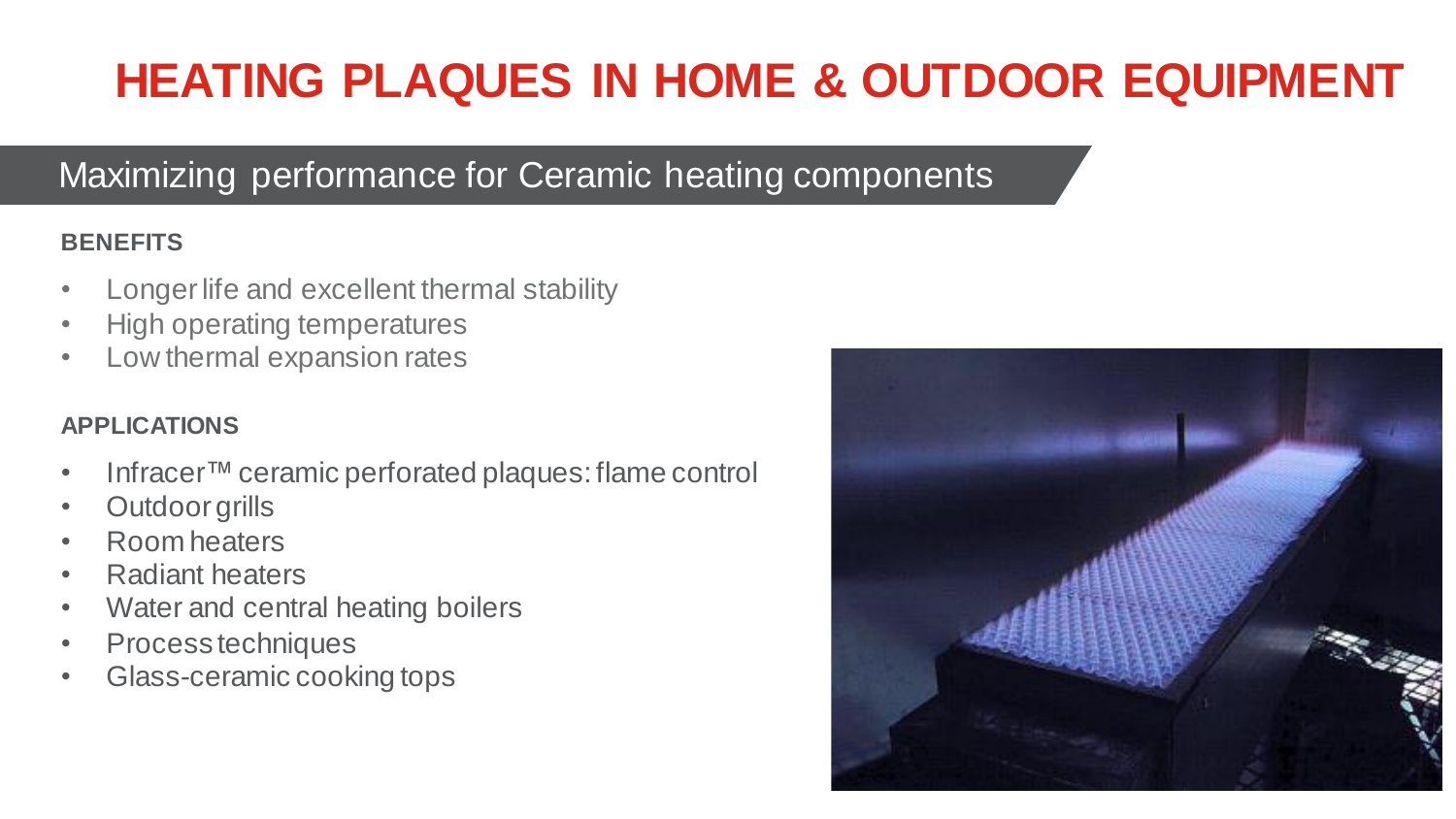# **HIGH-PERFORMANCE TECHNICAL CERAMIC BALLS**

### Silicon nitride bearing balls and blanks

### **BENEFITS**

- Lighter, Harder, Stiffer, and Lower thermal expansion compared to traditional steel alloys
- **Electrically resistant**
- Corrosion resistant
- Decreased friction
- Lower lubrication required
- Reduced wear
- Vibration elimination

- Micro-bearings in dental drills
- <span id="page-10-0"></span>• Small appliance requiring high-speed rotary motion such as blenders, food processors